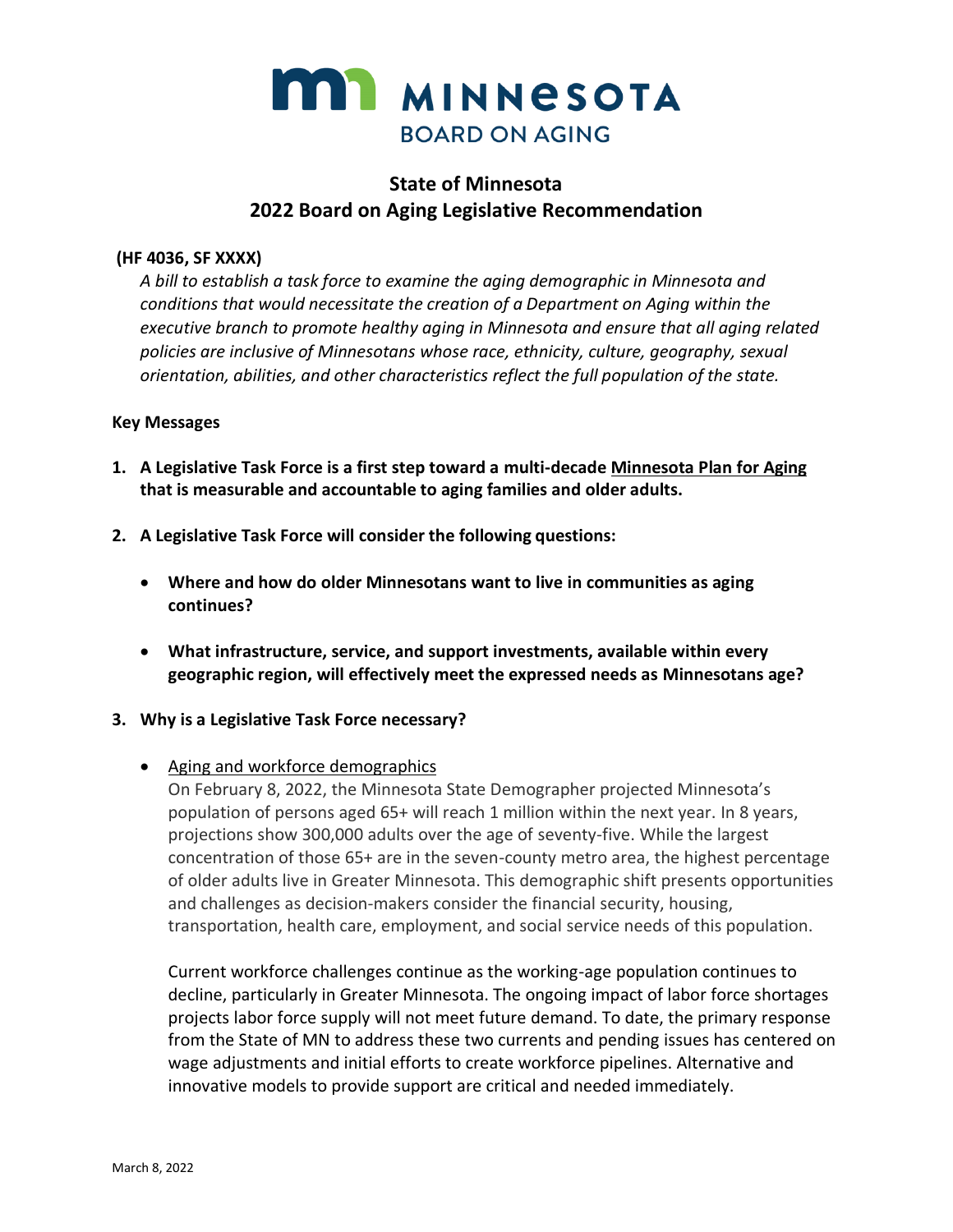

# • Ongoing recognition of demographic shift to date

*MN2030 Looking Forward,* "… builds on the momentum of the Long-Term Care Task Force (2000). *MN2030 Looking Forward* also uses the foundation of other state aging initiatives and one DHS-wide bi-partisan legislative proposal called *Reform 2020*." Aging 2030:<https://mn.gov/dhs/mn2030/background/>

To date, no specific division or Department within the State of MN has been accountable to implement and monitor the Aging 2030 Plans. As a result, Aging 2030 has not generated opportunities to stimulate a coordinated statewide approach for investments in infrastructure that will result in measurable returns (savings to families and communities when people are able to age safely in their communities).

## • Leadership and accountability

A Legislative Task Force as a first step toward a Minnesota plan for aging and implemented by a department on aging will acknowledge:

- Minnesota's responsibility to participate in a statewide effort in planning and engaging communities in preparation for the future;
- State accountability to optimize coordination and planning within the executive branch;
- The critical role of the state to raise the visibility of our aging population and the major areas of the aging life experience (e.g., health, human services, housing, transportation, consumer affairs, employment and income security, business development) that require immediate attention.

Four focus areas necessary for healthy aging can be the initial priority for the work:

- Financial security: Identify and confirm access to public and private resources currently available to sustain the financial health of older Minnesota and their families.
- Health: Identify the range of health outcomes in relation to the barriers and opportunities that exist in finding affordable and accessible care.
- Ability to live in the community of one's choice: *People want to stay in their own communities as they age; according to an AARP "Home and Community Preferences Survey" (Nov, 2021). The data shows that 77 percent of adults fifty and older want to remain in their homes for the long term —a number consistent for more than a decade.* Outline the prevalence and accessibility of supports needed--paid and unpaid

care, transportation, and community-based services—to make this preference a reality.

• [Quality](https://www.bellpolicy.org/2021/11/15/state-of-aging-quality-of-life/) of life: Recognizing many facets of healthy aging are intangible but valuable, examine outcomes and systems related to feelings of well-being, social connection, and safety.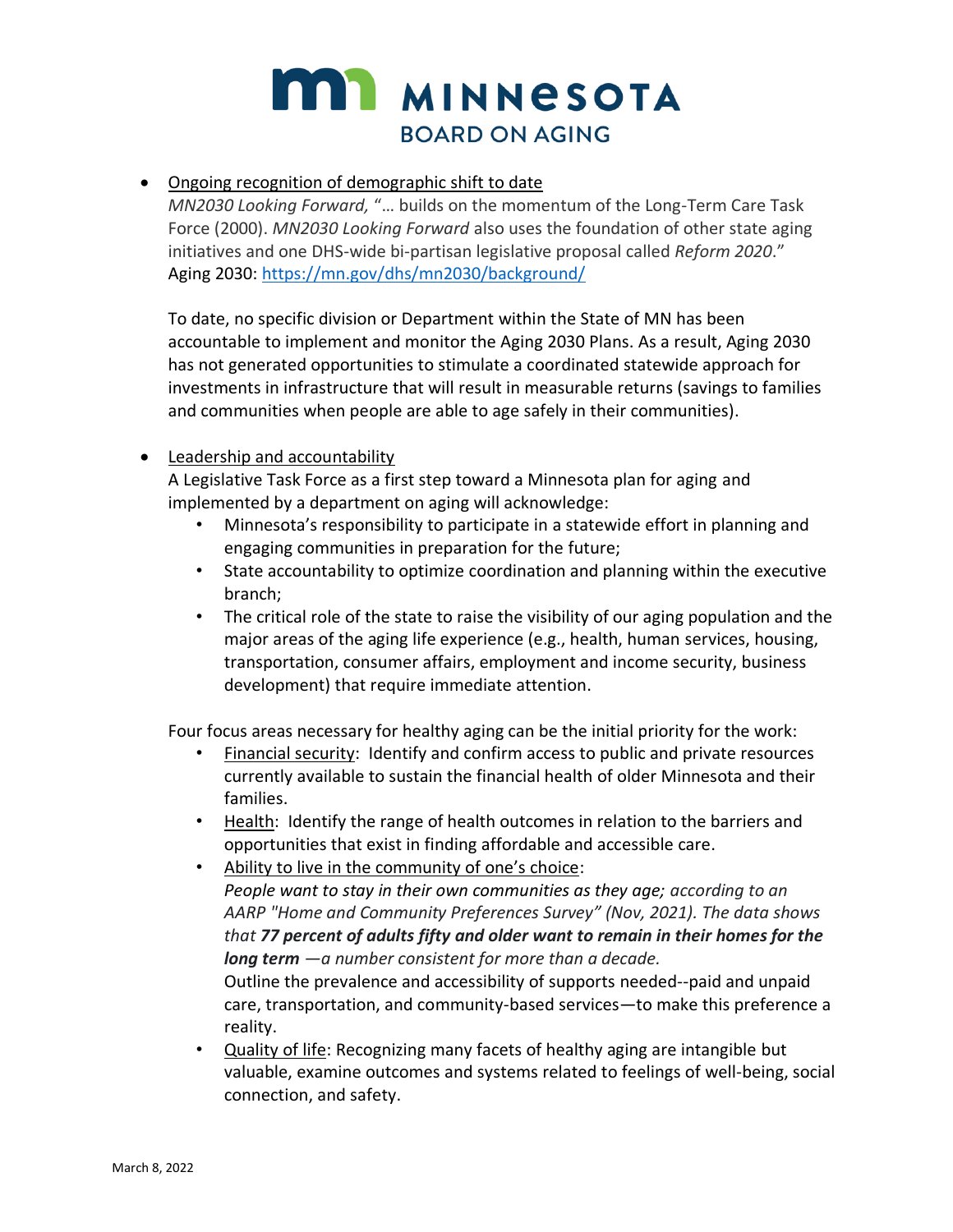

• Planning and Economic Development for Aging: Building an Infrastructure Minnesota requires strategies encouraging integration of older adults into the economic development strategy of their communities. These strategies inform zoning initiatives, building projects, city services, business developments and philanthropic priorities. Prioritizing inter-generational infrastructure is a growing focus in community development.

To date, Minnesota's focus has been to fund older adult services and programs for the most financially needy and physically unhealthy. Middle-class older adults fend for themselves, until they've "spent down" their assets and can completely rely on federal and State funds for all their needs. The State can develop a planning model to drive significant and fundamental change in how to support aging Minnesotans.

The planning model could be comprised of private and public partnerships to attract long-term investments in time, attention, and resources to make communities welcome places for older adults to use their own resources to access affordable housing choices, transportation options and health care--all accessible with measurable benefits and cost savings over the long term.

To be successful, Minnesota communities must "reach scale" with every system that supports community life: the transportation system, community design and public works, health care and hospitals, aging and support services.

## • Other State Initiatives

Minnesota's reputation as a leader in aging services perches on the ongoing investments made in long-term support services, comprised of funding for facilities and community-based services for those who meet Federal poverty guidelines.

Other states are moving toward comprehensive planning efforts to address the ongoing demographic changes:

#### Colorado

In Colorado, understanding that quality, replicable data is essential to understanding long-term progress, needs and opportunities in the aging community. The State of Aging in Colorado has begun to develop a useful and powerful database. <https://www.bellpolicy.org/2021/12/01/state-of-aging-in-colorado/>